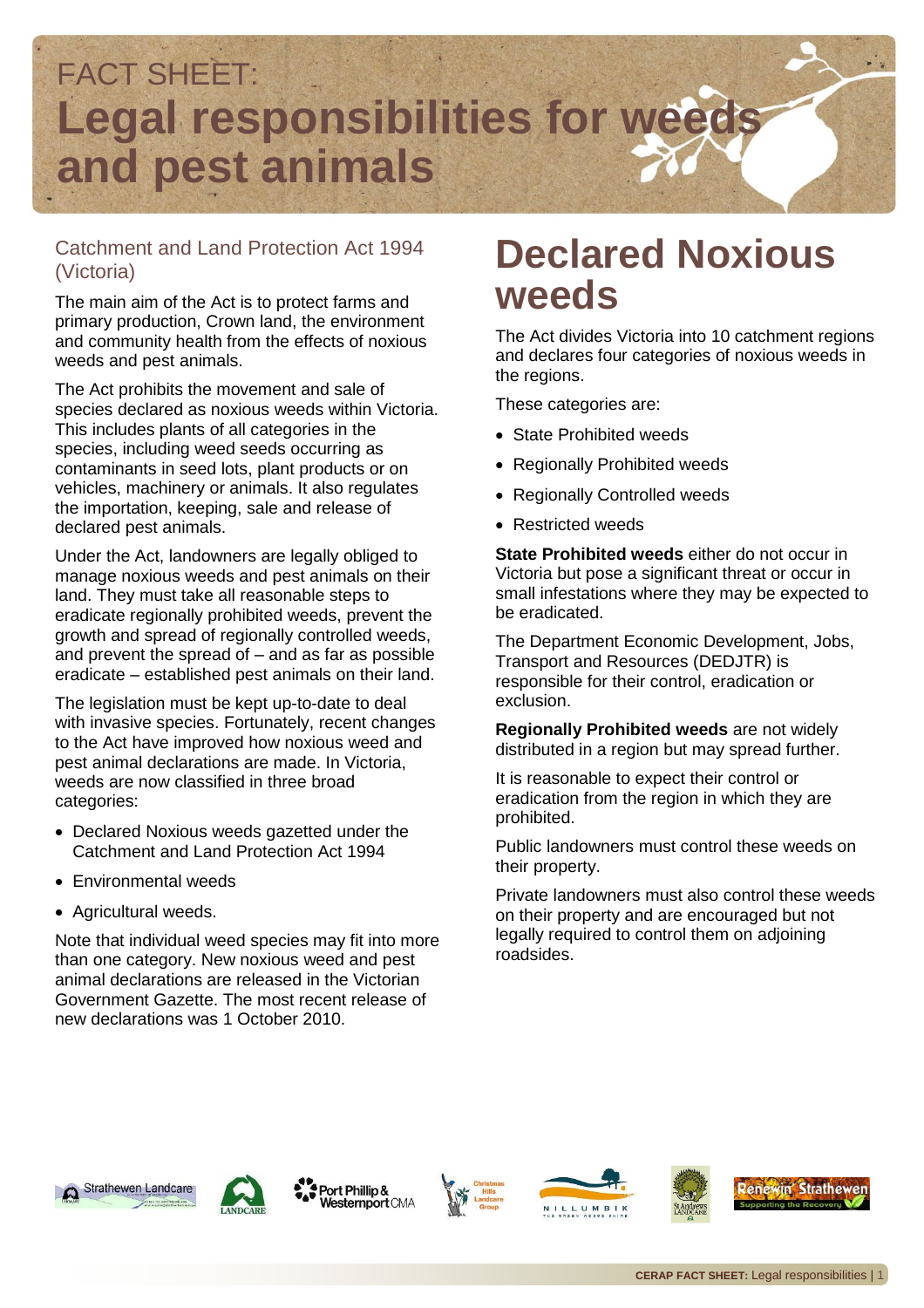#### **Regionally Controlled weeds** are generally widespread in a region.

While eradication may not be possible, they should be continually controlled at an acceptable level.

Landowners must control and prevent the spread of them on their property and adjoining roadsides.

**Restricted weeds** are a serious threat to primary production, Crown land, the environment or community health in a state or territory other than Victoria.

They can potentially spread into and within Victoria and must not be sold or traded in Victoria.

Note that the responsibilities of landowners for the eradication and control of Declared Noxious weeds can be legally enforced. The DEDJTR can prosecute landowners who fail to eradicate or control weeds for which they are responsible, either on their property or adjoining roadsides.

**Environmental weeds** pose a serious threat to natural ecosystems in Victoria.

They can be very invasive and readily outcompete local indigenous plants, reducing plant diversity and indigenous habitat. Non-local native species can be classified as environmental weeds and that environmental weeds may also be declared noxious weeds. Examples of environmental weeds are Cootamundra Wattle (*Acacia baileyana*) and Sweet Pittosporum (*Pittosporum undulatum*).

**Agricultural weeds** mainly threaten crop, pasture and horticultural lands.

They may also be declared noxious weeds. An example is Serrated Tussock (*Nassella trichotoma*).

## **Pest animals under the CALP Act**

Under the *Catchment and Land Protection Act 1994 (CaLP),* certain animals are declared as pest animals in Victoria. These animals are, or have the potential to become, a serious threat to primary production, Crown land, the environment or community health in Victoria.

Under the CaLP Act, animal species can be declared in one of four categories:

- Controlled pest animals
- Regulated pest animals
- Established pest animals

Under the CaLP Act, Prohibited, Controlled and Regulated pest animals are collectively defined as Restricted pest animals.

#### **Restricted pest animals**

These animals are not established in the wild in Victoria, however they are, or have the potential to become a serious threat to primary production, Crown land, the environment or community health in Victoria.

The importation, keeping, breeding and trading of restricted pest animals without a permit is illegal and penalties apply.

Occurrences of restricted pest animals, in the wild or being illegally kept, should be reported to DEDJTR customer service centre on 9208 3333.

#### **Established pest animals**

These animals are established in the wild in Victoria and are a serious threat to primary production, Crown land, the environment or community health in Victoria.

Land owners have the responsibility to take all reasonable steps to prevent the spread of, and as far as possible eradicate, established pest animals on their land.

It is not possible to eradicate these pest animals from the state, therefore asset protection is the most effective approach to minimise their impact on high value assets.

#### **[Common pest animals:](http://www.dpi.vic.gov.au/agriculture/pests-diseases-and-weeds/pest-animals)**

**Foxes** are declared as established pest animals in Victoria under the CALP Act. Predation of small native animals by foxes is also listed as a threatening process under the *Flora and Fauna Guarantee Act 1988* (Victoria) because of the threat foxes pose to native wildlife populations. It is thought that, if rabies should ever enter Australia, foxes will be the major vector (carrier) for the spread of the disease.

**Rabbits**, feral or wild, are also declared as established pest animals under the Act.

• Prohibited pest animals